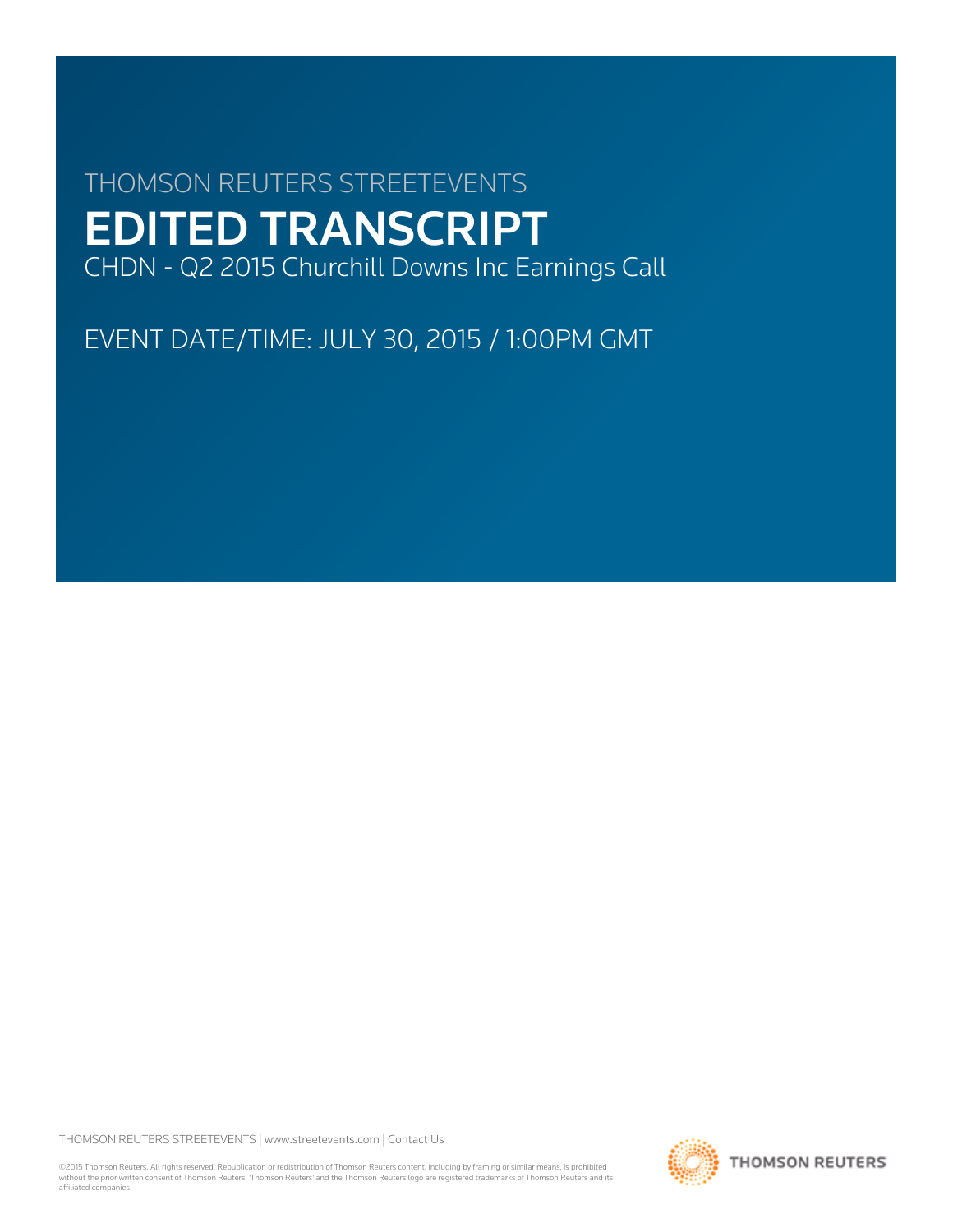#### **CORPORATE PARTICIPANTS**

**[Courtney Norris](#page-1-0)** Churchill Downs Inc. - Director of Corporate Communications **[Bill Mudd](#page-3-0)** Churchill Downs Inc. - President & CFO **[Bill Carstanjen](#page-2-0)** Churchill Downs Inc. - CEO

## **CONFERENCE CALL PARTICIPANTS**

**[Operator](#page-1-1)**

**[Cameron McKnight](#page-5-0)** Wells Fargo - Analyst **[Adam Trivison](#page-7-0)** Gabelli & Company - Analyst

#### <span id="page-1-1"></span>**PRESENTATION**

#### **Operator**

Good day, ladies and gentlemen, and welcome to the Churchill Downs Incorporated Second Quarter Results Conference Call. At this time, all participants are in a listen-only mode. Later, we'll conduct a question-and-answer session and instructions will be given at that time. (Operator Instructions) As a reminder, this conference call is being recorded.

<span id="page-1-0"></span>I'd now like to introduce your host for today's conference, Courtney Norris, Director of Corporate Communications. Please go ahead.

#### **Courtney Norris** - Churchill Downs Inc. - Director of Corporate Communications

[Thank you, Ashley]. Good morning, and welcome to this Churchill Downs Incorporated conference call to review the Company's business results for the second quarter ended June 30, 2015.

The Company's second quarter business result were released yesterday afternoon in a news release that has been covered by the financial media. A copy of this release announcing results and any other financial and statistical information about the period to be presented in this conference call, including any information required by Regulation G, is available at the section of the Company's website titled News, located at churchilldownsincorporated.com, as well as in the website's Investor section. Let me also note that a news release was issued advising of the accessibility of this conference call on a listen-only basis via phone and over the Internet.

As we begin, let me express that some statements made during this call will be forward-looking statements as defined in the Private Securities Litigation Reform Act of 1995. Forward-looking statements are statements that include projections, expectations or beliefs about future events or results, or otherwise are not statements of historical fact. The actual performance of the Company may differ materially from what is projected in such forward-looking statements. Investors should refer to statements included in reports filed by the Company with the Securities and Exchange Commission for discussion of additional information concerning factors that could cause our actual results of operations to differ materially from the forward-looking statements made in this call.

The information being provided today is as of this date only, and Churchill Downs Incorporated expressly disclaims any obligation to release publicly any updates or revisions to these forward-looking statements to reflect any changes in expectations.

I will now turn the call over to our CEO, Mr. Bill Carstanjen.

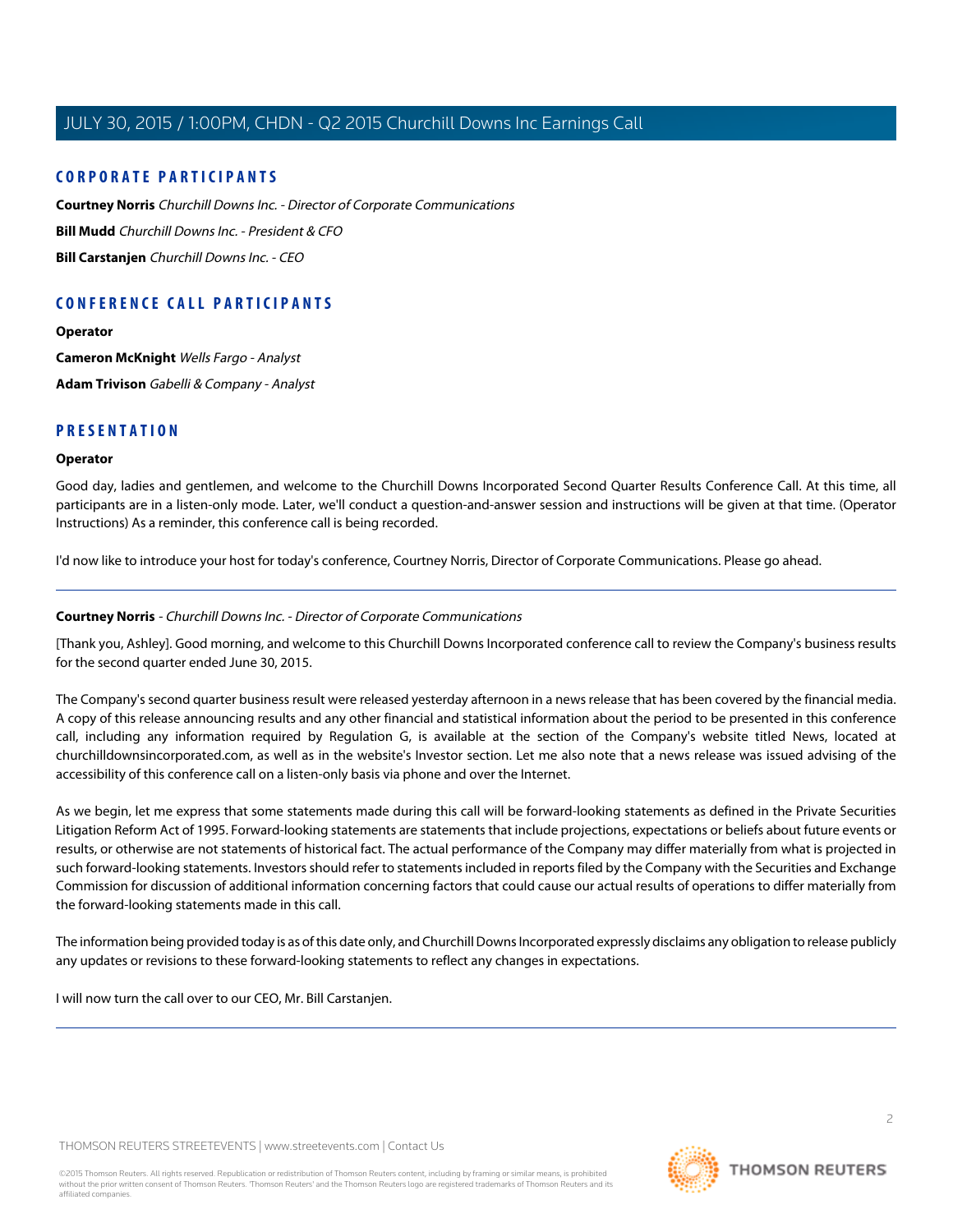#### <span id="page-2-0"></span>**Bill Carstanjen** - Churchill Downs Inc. - CEO

Thanks, Courtney. With me today are several members of our team, including Bill Mudd, our President and Chief Financial Officer; Alan Tse, our General Counsel; and Mike Anderson, our Vice President of Corporate Finance, Treasury and Investor Relations.

I'll make a few general comments about the second quarter and then turn this over to Bill Mudd. After he is finished with his comments, we'll be happy to take your questions.

The Company delivered record net revenues, up 35% over second quarter 2014, and record adjusted EBITDA, up 34% over second quarter of 2014. We also generated first half cash from operating activities of \$194 million, up 63% over the prior year. The two most significant catalysts for this growth are our Big Fish Games division and the continued strength and growth of the Kentucky Derby. That said, our TwinSpires and regional casino divisions also made nice contributions in the second quarter and thus the Company is hitting on all cylinders.

I will spend a brief moment on each division. To start, this year's Kentucky Derby set all-time records for attendance, wagering and adjusted EBITDA. The Derby's overnight TV ratings were the best in NBC's 15 years of coverage, and the highest in 23 years. While all of this adds up to a very good year by any measure, we believe we have lots of room for improvement. We hope to continue building on the cultural profile and profitability of the event. The team is already hard at work, planning for next year and implementing changes to improve our results.

We were, of course, thrilled to see a Triple Crown winner with American Pharoah after the 37-year drought. To respond to a question we expect to be asked either on this call or in follow-ups, we think a Triple Crown winner probably doesn't change the long-term economic trajectory of horse racing, but it certainly doesn't hurt either. So far, using industry as a proxy for help, the data shows that wagering across the industry was up 3.5% in the second quarter, compared to the second quarter of 2014. Note that for 2015 year-to-date through the second quarter, the industry is about flat with prior year. Outside of Kentucky Oaks and the Derby, racing remains a challenging business. We'll keep running at the same way we have with a careful eye on cost structure and a rational clear-eye view of the future.

With respect to TwinSpires.com, wagering was up just about 9% over prior year in the second quarter and adjusted EBITDA was up about 19%. Bill Mudd will go into the specifics in his comments. From my perspective, we still have much work to do to maximize this business, and we will certainly look to apply some of the knowledge and capability we have in Big Fish to TwinSpires.

Our regional casino division also demonstrated growth in the second quarter. Generally, I think our performance was affected by steadily improving regional gaming trends, general stability and consistency in our senior leadership team for this division and processes around cost controls and efficiencies. Our team really has done a nice job on the cost controls. We've also been careful to invest in properties where we thought we could maintain consistent and predictable performance over time. And so far this year, our performance has been consistent with our expectations.

To comment on a subject we are likely to be asked about during the question-and-answer segment of today's call, yes, we are aware of last week's announcement regarding Pinnacle Entertainment and the real estate investment trust, GLPI. We follow closely developments in the gaming industry and are always focused on what is best for our shareholders long term.

Beyond that, we are a public company and do not make public statements on such issues.

Finally, a few comments on the Big Fish. It is performing as we hoped it would when we decided to pursue the acquisition. To remind everyone, we closed last December. This is a business built to adapt as the mobile and online games segment continues to evolve. First and foremost, Big Fish is a mobile focused game developer and publisher with its management processes built around cost-effectively creating and marketing games across the spectrum of different game genres. Portfolio approach is backed by industry-leading analytical capabilities to maximize our marketing resources.

Let's talk specifics. With respect to the social casino segment, we reported pretty significant growth in the second quarter, but we are seeing some deceleration of the overall segment's growth rate. I don't want to overstate or understate this, nor provide you with projections of the segment's growth rate going forward. We don't control that, nor rely on it. Instead, I want to comment on what the social casino team is doing to prepare for the coming quarters.

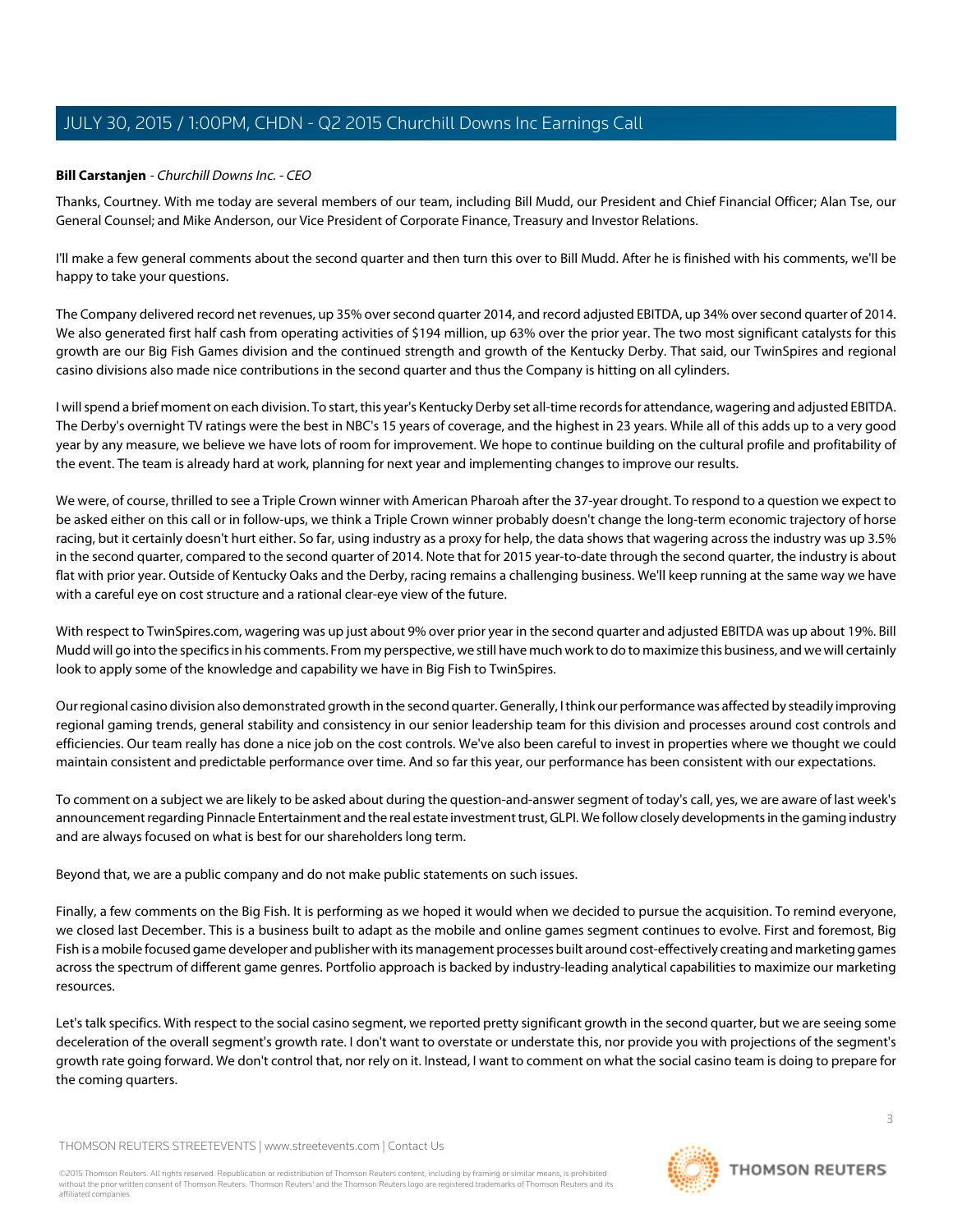Right now, we are focused on improving the product, particularly around the first-time user experience and the social engagement aspects in order to better retain customers we attract, particularly during the early period after the customer downloads our app. You will see us continue to consistently publish new (inaudible) also introduced new features, including social features around gifting, social status and achievement recognition.

We are also continuing to refine Vegas Party Slots, which is a separate app from Big Fish Casino, designed to appeal to the more game focused, less socially focused social casino player. We like the Vegas Party Slots product, but we still have some work to do to get the features, functionality and the economy to work optimally.

Our interest in Big Fish and our objectives have always been broader than the social casino space. We are pleased to see Gummy Drop continue to grow, even through a noticeable (technical difficulty) that exists across the social game segment over the summer months. We'll keep rolling out new content every couple of weeks and plan to introduce some other features and functionality that we think our customers will like.

The Free-to-Play pipeline is strong and is starting to be studied by many of you who were following when we soft-launched games outside of the United States. We are happy to talk to the extent we can publicly about some of those activities in the Q&A, but suffice it to say that we have a great deal going on and a fairly full pipeline of new games that we're optimistic about. We are looking for the next Gummy Drop, and we're also pushing beyond the casual space with more and more complex, less casual mobile games, which is a market where our development capabilities naturally takes us.

The premium game PC segment, i.e. our traditional personal computer-based prepaid games business, continues to experience secular decline as we expected, as consumer preference shits towards free-to-play products and mobile devices. There haven't been any surprises or changes to how we think about the space. For the Company as a whole, this has been a satisfying quarter and we feel we have much we can build on over the rest of the year and beyond.

<span id="page-3-0"></span>Now I'd like to turn the call over to Bill Mudd, our President and CFO, to provide some additional details on the quarter. After that, we will answer any questions you may have. Thank you. Bill?

#### **Bill Mudd** - Churchill Downs Inc. - President & CFO

Thanks, Bill, and good morning everyone. As you can see in our press release and from Bill's opening remarks, we set a number of second quarter records, including revenues, adjusted EBITDA, year-to-date cash generated from operating activities and Derby week profitability.

Our net earnings declined 4%, primarily as a result of non-tax-deductible expense associated with the re-evaluation of the Big Fish earn-outs and deferred payments. Since Bill covered the highlights of the quarter, I'll point out a few additional details by segment and then open the call for questions.

Let's start with Big Fish Games, the largest contributor to adjusted EBITDA growth this quarter. Big Fish second quarter bookings growth of 40% matched our first quarter growth rate, but varied by segment. Our casino segment grew bookings 31% year-over-year this quarter, driven by 24% increase in average paying users and a 6% increase in average bookings per paying users. While this growth rate is slower than we experienced in the first quarter, the growth is driven by adding new customers and maintaining a high retention of existing ones. We believe the slower industry growth is driven by broader awareness of the social games products available and the fact that the lower-hanging fruit has been picked. Regardless, we are still very pleased (technical difficulty) percent organically growing business that is picking up market share.

For those of you that look at quarter-to-quarter growth rates, be aware that the second quarter is a seasonally slower quarter driven by family vacations, better weather and kids being out of school among a host of other reasons. Our Free-to-Play Casual bookings increased to 36.5 million, driven by the success of our match three game, Gummy Drop! which is continuing to show nice week-to-week growth and is currently averaging more than \$300,000 daily in bookings. Our premium bookings declined 22%. This decline was anticipated and is expected to continue as customers shift from personal computers to mobile devices and as their preferences change to free-to-play game genres.

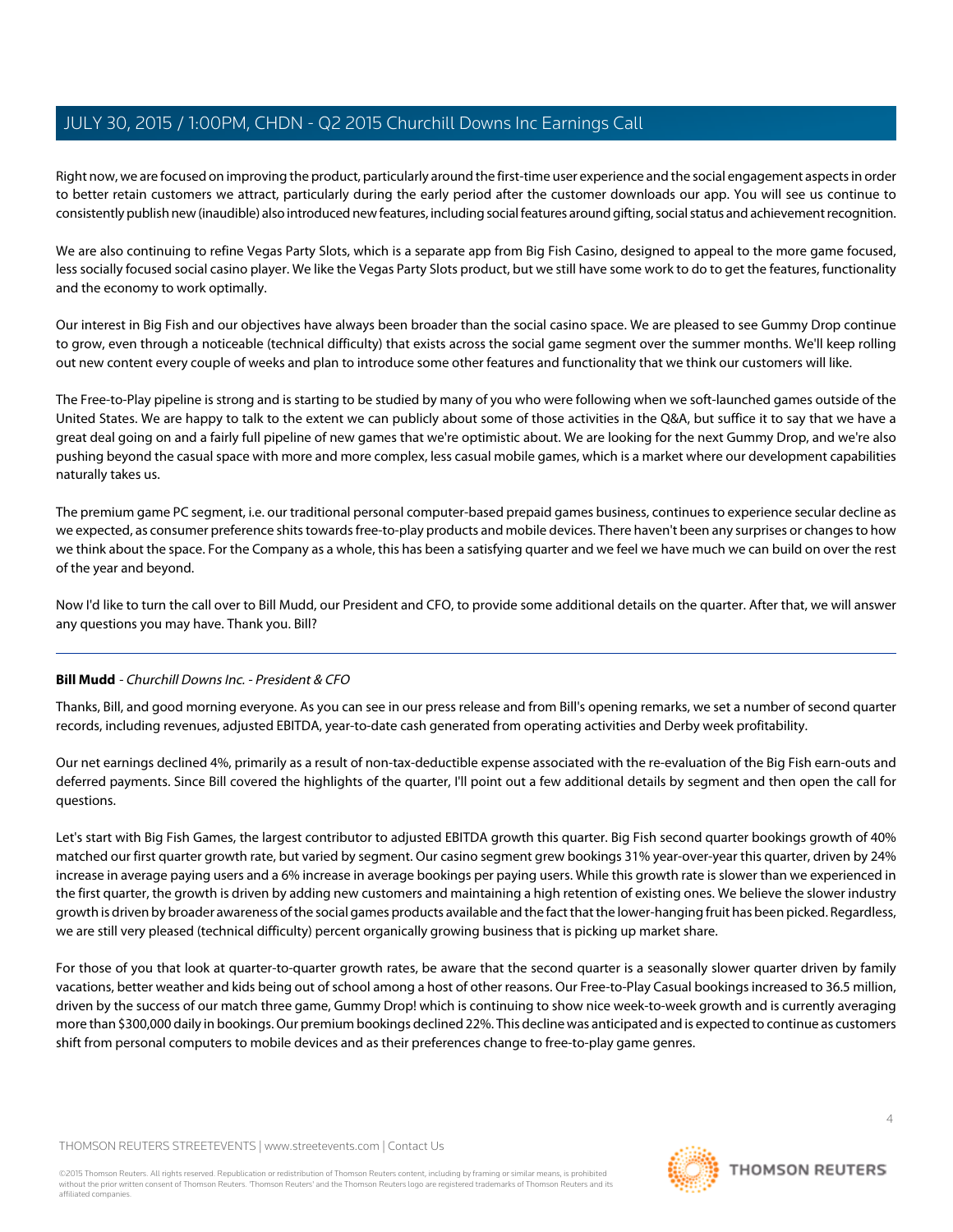Moving onto our bricks and mortar casinos segment, we had a very good result this quarter with revenue growth of 2% and adjusted EBITDA growth of 7%.Generally, we are continuing to see strength in the middle and upper tiers of our [database], while the lower tiers have stabilized. Our Calder casino revenues were consistent with the prior year, as the slight increase in slot revenues offset the discontinuation of poker operations in July of last year. Our Louisiana video poker business grew revenue 11% this quarter, on share gains that we believe are driven by the introduction of new machines in our properties. Unfortunately, this was partially offset by a 6% decline in revenues at our Fair Grounds property on the implementation of a smoking ban in mid-April.

Our Oxford property grew revenues an impressive 8% this quarter as a result of gaining share in a rising market. June was the fourth consecutive month we set a new monthly net slot revenue record since the property opened in 2012. Needless to say we are very pleased with our team and that acquisition. In general, our casino adjusted EBITDA growth of 7% is attributable to these higher revenues, but also improved cost controls and efficiencies at most of our properties.

Our TwinSpires second quarter revenues increased 6% driven by 17% increase in unique players. Handle for the quarter increased by 8.6% over the prior year to approximately \$289 million, outperforming the total industry handle, which increased 3.5% according to figures published by Equibase. We launched our iOS mobile wagering app this quarter, which has shown an impressive growth so far. We have seen strong improvement in acquisition conversion through the app, and we now have the ability to push notifications to customers, notifying them of live race events, [cars] carryover pools and other promotions. Still very early, but we are pleased with the mobile growth since launch. Our TwinSpires adjusted EBITDA increased 19% or \$2.6 million from higher revenues and a lower overall excise tax rate.

Our racing segment revenues declined by \$4 million or 3% driven by the cessation of racing at Calder and a 22% reduction in live race days at Arlington International, resulting from the depletion of the Horse Racing Equity Trust Fund first money's in the prior year. Partially offsetting these declines was a 7% increase at Churchill Downs racetrack, driven by yet another record-setting Derby week.

Derby week revenue growth was broad-based with increases in wagering, admissions, television rights, sponsorships and other ancillary revenues. Momentum behind the Derby just keeps growing, and we are already working on plan to make additional changes to the 2016 event.

Racing EBITDA improved \$7.1 million, driven primarily by the record-breaking Kentucky Derby week, as well as a \$1.6 million improvement at Calder. Partially offsetting these improvements is a decline in Arlington on fewer live race days.

Now I'd like to spend a few minutes discussing changes below adjusted EBITDA that affected earnings from continuing operations for the second quarter. The most significant adjustments relate to purchase accounting items associated with the Big Fish Games acquisition. These adjustments totaled \$16.4 million in the second quarter.

The first line item, Big Fish Games acquisition charges of \$8.2 million, is related to the fair valuing of the earn-out payment and deferred founders' consideration. As reminder, this will continue to be an item included in the adjustment until all the deferred and earn-out payments are complete, which is influenced by the discount rate, the time remaining until the payments are made, and most importantly, driven by the assessment of how much will ultimately will be paid. At the end of the second quarter, we had \$338.9 million of the potential \$350 million earn-out payments accrued on our balance sheet.

The next item is Big Fish Games' changes in deferred revenue of \$8.2 million. There are two parts to this adjustment. The largest part in this adjustment reflects the change in Big Fish Game's deferred revenue, resulting from a business combination accounting rules of \$4.6 million. Another reminder, when deferred revenue balances are assumed as part of an acquisition, deferred revenues are adjusted down to fair value. The accounting rules result in a reduction in revenues and EBITDA presented in the consolidated statements of comprehensive income. In the case of Big Fish, deferred revenues were written down by approximately \$47 million, which was directly through to EBITDA over the period which the revenues would have been recognized. We anticipate it will take more than a year to cycle through these revenues out of the balance sheet and into the income statement, but the majority will occur in 2015.

The smaller part included in this adjustment is the change in deferred revenue, excluding the impact of purchase accounting, which reflects the actual cash change in deferred revenue from an operational perspective during the quarter totaling \$3.6 million.

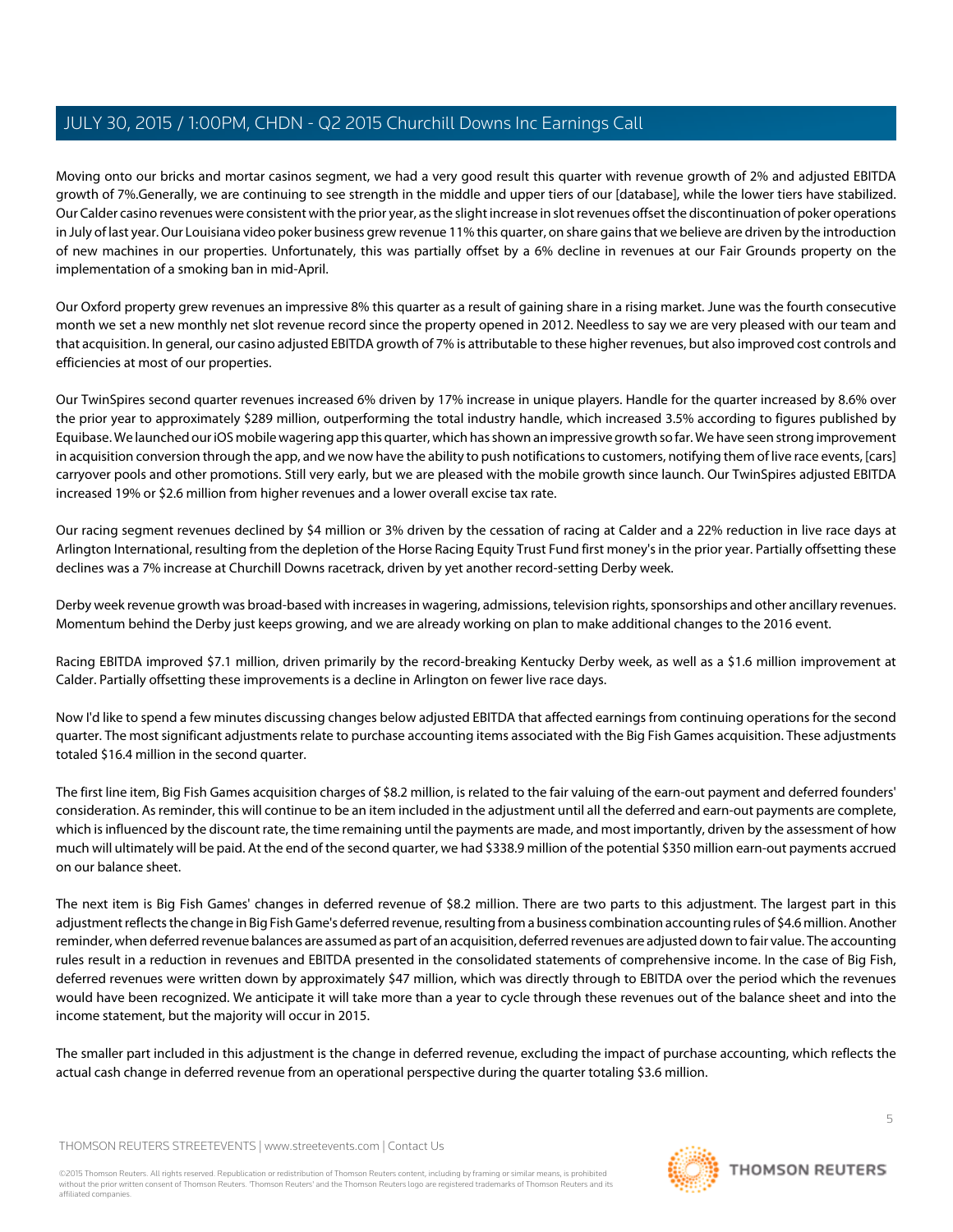The final adjustment we will talk about is other charges and recoveries of \$0.8 million, which reflects expenses associated with the demolition barns at Calder. We're currently marketing approximately 60 acres of land that was freed up as a result of that demolition.

Now, please take a look at our consolidated statements of cash flows for the quarter. Cash provided from operating activities increased by \$75.1 million in the first six months of the year due to the improvement in adjusted EBITDA, dividends from our Miami Valley Gaming joint venture and the \$21.3 million in tax refunds. As a reminder, \$11.8 million of those tax refunds belong to the prior owners of Big Fish and is shown as an outflow in the financing activities section the cash flow statement.

Total debt ended the quarter just under \$614 million, down \$156.6 million since year-end.

With that, I'll turn it over to Bill, who will open the call for questions. Bill?

**Bill Carstanjen** - Churchill Downs Inc. - CEO

Thanks, Bill. Ashley, I think we're ready for questions if there any that are out there.

### **QUESTIONS AND ANSWERS**

#### **Operator**

(Operator Instructions) Cameron McKnight, Wells Fargo.

#### <span id="page-5-0"></span>**Bill Carstanjen** - Churchill Downs Inc. - CEO

NA

#### **Cameron McKnight** - Wells Fargo - Analyst

A questions for Bill Carstanjen first. In your prepared remarks, with respect to the Derby, you mentioned there's lots of room for improvement. Could you elaborate on those comments a little bit and give us some additional color there?

#### **Bill Carstanjen** - Churchill Downs Inc. - CEO

Sure, and I'll keep my remarks because we can talk about this one for quarter a while. To start, I think that we've learned a lot from the management and it's taught us that there's probably a fair amount of differentiation and experiences that we can offer our customers between the millionaires row section and some of the premium dining areas, all the way up to the management. We think we've learned a lot more about the experiences that we can offer our customers in between those two different price points. But think over time -- over the near term, you'll see us refine our offerings and come up with some new and innovative experiences that we can offer our customers on that front.

Secondly, I think technology continues to really improve our horizons. I think the utilization of online wagering through TwinSpires and other platforms makes it easier for our customers to participate in the Derby, including onsite where, with a crowd of 170,000, there are lots of lines and there are lots of sticky points in the facility. Utilizing technology to reduce those lines and return that time to the customer helps drive our economics. So those are just two areas where I'd say you'll see us make some tangible improvements in the near term.

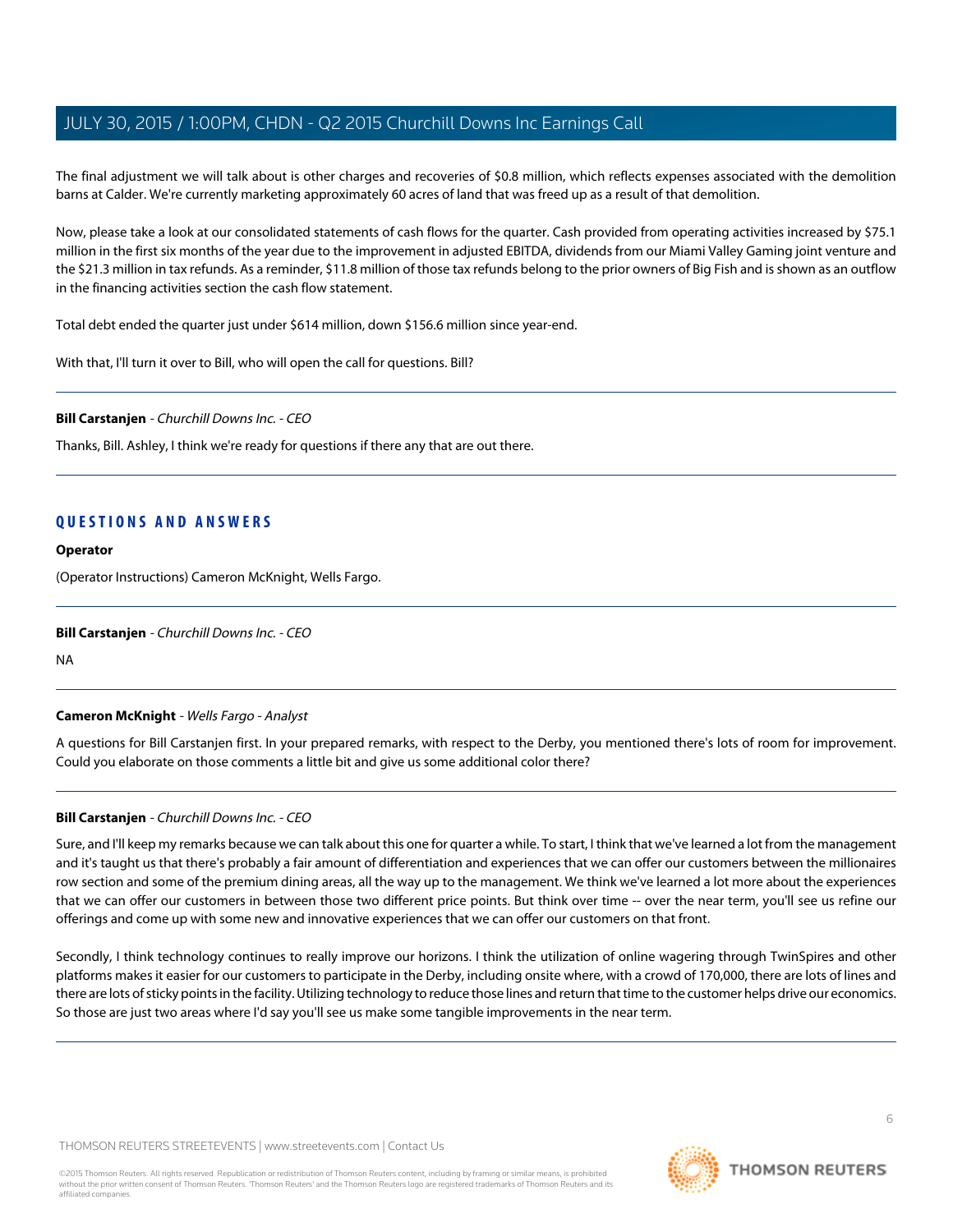#### **Cameron McKnight** - Wells Fargo - Analyst

And then moving onto Big Fish, Gummy Drop! is clearly doing very well. In broad terms, can you talk about the rest of the portfolio and its contributions to what were pretty strong results of this quarter?

#### **Courtney Norris** - Churchill Downs Inc. - Director of Corporate Communications

Sure. I'd say one way to think about the answer to that question is to look at our segments within Big Fish. We have our Free-to-Play segment, where Gummy is the largest contributor. There is a series of games below that, that don't rise nearly to the materiality that you see with Gummy, but Fairway Blast, Fairway Solitaire, those are all solid contributors.

Within our prepaid segment, there is just a slew of games and slew of offerings within there, none that I'd say that are material enough that we want to dive into too deeply. But the whole idea of the business really is consistent with those results. We have (technical difficulty) approach. We are constantly testing and putting into the pipeline a series of different games, many of which are going to make marginal or modest contributions, and then you'll see over time, hopefully one like Gummy that make more significant ones. So, there is a fairly healthy contribution of lesser games that we never talked about, but really the bigger, larger drivers are the ones that we do talk about.

#### **Cameron McKnight** - Wells Fargo - Analyst

And then, finally just moving onto the question on margins. I mean, results were clearly very strong with strong sequential growth to the EBITDA inline. How should we think about margins and the flow-through of revenue growth going forward at Big Fish?

#### **Bill Mudd** - Churchill Downs Inc. - President & CFO

First of all, we don't provide forward-looking guidance. And I think it's hard to answer that question with one paintbrush. I think, if you take a game like Gummy Drop! -- and that's a great case study of how I think about this business. When you launch Gummy Drop!, the first few quarters of introduction, you're going to lose a lot of money because if you're spending -- lets assume you're spending three months of revenue to acquire a customer, you're going to lose money until you get past that three-month period, right? And you get into months four, five and six. So, the second quarter for Gummy obviously was better than it was in the first quarter because you had all those customers that you paid to acquire from the time we introduced it to the end of March that you've got the benefit of the revenues, without those costs associated with acquiring those customers in the second quarter.

So you if you look forward, let's say we launch -- and everybody knows we've got some games out in geographical lock in the countries that we're testing -- if you take a new game coming out like (inaudible) and if we like the spread between the cost to acquire that customer and the long-term value of that customer, we may spend a whole bunch of money acquiring customers in one period, making that product unprofitable and then harvesting those customers in the future where you really get the return on those investments.

So it's really difficult to say that we won't have periods where we will have a lot of expense to launch a new product that we feel strong about, but I can tell you that we're very diligent. That's where the -- the key of this business is the quantitative analytics capability the team have that is second to none in my opinion with respect to how you invest those marketing dollars. Bill, something you want to add to that?

#### **Bill Carstanjen** - Churchill Downs Inc. - CEO

I would maybe summarize that a little bit by saying that nobody is more sensitive to the power of improving margins than I think Bill Mudd or myself. We grew up focusing on issues like that. We are focusing on metrics like that and we talk about them, focus on them quite a bit, in particular in our regional casino business.

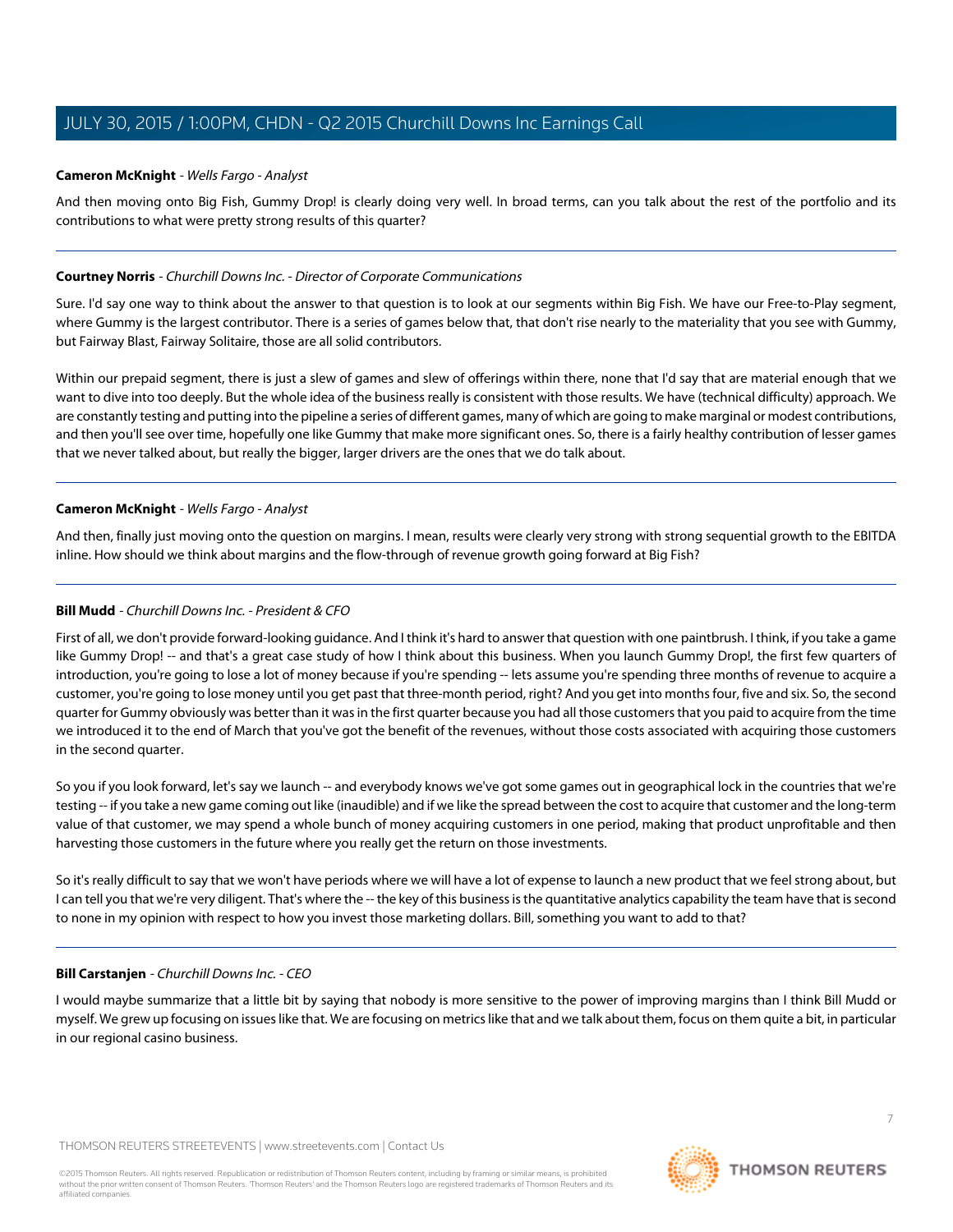When you talk about Big Fish, you have to be careful and you have to be thoughtful about not losing sight of the bigger picture when you focus on margins. If you look at some of the competitors of Big Fish or other online mobile games, you can find companies out there where you can see they have higher margins. Well, as you get more mature games, they're going to see improvements in margins because you're not investing in marketing at the same level. When you're in a scenario where you think you have games that you can grow and that you can scale and that can contribute long term, then you're going to have to (inaudible) you are going to have to invest in marketing and that's going to impact your margins, and that's the right thing to do to grow this kind of business.

So you have to take a little bit more of a longer-term view of margins, you have to look at it game by game, and you have to understand that quarter-to-quarter, measuring periods for things like margins can jump around a little bit depending on where in the life cycle you are with respect to a game and how significant that game is for your overall portfolio of games.

So, we do look at our margins very, very carefully. We're pretty comfortable with them. And generally, I'd say the older, the more mature the game is, the better margins you're going to see for. But hopefully, this is the right things long term for the business. Hopefully, at the same time, you're seeing improving and maturing margins by a particular game, you're seeing new games come on board where it's worth investing a lot because you think you can grow them.

#### **Bill Mudd** - Churchill Downs Inc. - President & CFO

And the one other point -- and I don't want to beat this to death, Cameron, but the one other point that I would make is that on the premium games and the free-to-play games, we use third-party developers, which get a share of the commission. Both games tend to have lower margins than, say, our casino games because our casino games are all in-house. We don't pay anybody for those days. We build those ourselves. So the casino segment tends to have higher margins for that reason, but also because we've got 36-month retention patterns. We've got all these customers that we've retained, we don't have to reacquire. So those margins are naturally higher too. There are lots of factors that go into it. So, I don't want to paint it with one brush.

#### <span id="page-7-0"></span>**Operator**

Adam Trivison, Gabelli & Company.

#### **Adam Trivison** - Gabelli & Company - Analyst

Can you remind us -- it's looking like you're going to hit the top end of the earn-out. How you plan on financing that?

#### **Bill Mudd** - Churchill Downs Inc. - President & CFO

Yes, I'd be happy to. You saw that we ended the quarter at \$614 million of debt. We have \$1 billion of capacity right now. So, of the \$350 million, some of that is deferred, particularly to [appealing] the founder of Big Fish. We have the capacity in place today, Adam, to do that. That being said, the markets are very open to us right now. We have lots of opportunities. So we're evaluating them right now. We went out and did a debt offering, maybe putting cash in the books, we're not too interested in that. So we're keeping eye on the debt markets and we'll make the decision as we get close to the earn-out period.

#### **Adam Trivison** - Gabelli & Company - Analyst

With regard to the sequential slowdown in bookings you saw in the casino segment, could you provide a little more color? Do you think that's all seasonality or were there some underlying deterioration in the metrics?

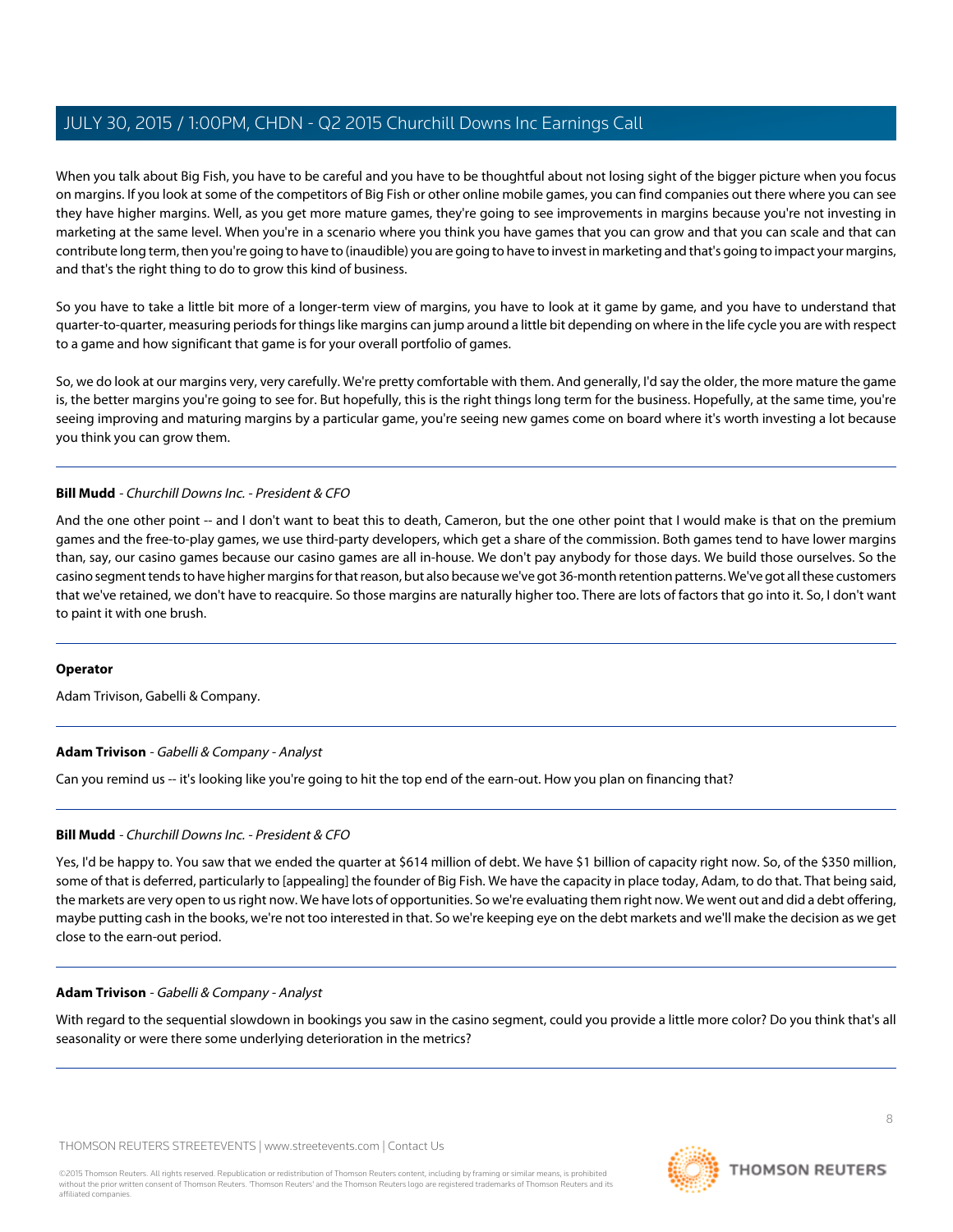#### **Bill Carstanjen** - Churchill Downs Inc. - CEO

It's Carstanjen again. I'm always careful about this because I think it's easy to make up stuff that you think you're seeing, and we try never to run our business doing that. So I'd say that we suspect there might be a little more seasonality. We think we might be seeing a little more seasonality this summer than normal. The weather was nice. There's some other factors. But we don't know that for sure. But certainly seasonality is a phenomenon that's recognized as a part of the rhythm of the social casino segment and broader, the game segment. So that's a factor. But, I think also you just have to expect over time, you'll see deceleration in growth. The social casino space isn't going to grow forever at the rate it has been. So, from the very beginning, you have to be cognizant and expect that. How much of all that and how that [stew gets] made and how do all those pieces put together, we don't really know for sure since it's something that we don't control. What we focus on is how do we make our product better so that we can still grow organically and we can take share. So we're not only as good as the market, but we're better than the market because we're outperforming our peers. That's really the culture and the mindset that we bring in all our businesses, and that's why I was covering in my comment, some of the focal point for the Big Fish social casino division, what they're doing to make their product better so it's a more competitive product and stands up to whatever the trends are that we see. We may find next quarter, it bounces back again. I wouldn't be surprised. But we don't want to predict something like that and we don't want to take it for granted. We want to make sure that we're performing best in class.

#### **Bill Mudd** - Churchill Downs Inc. - President & CFO

And Adam, the way we look at it is, we're going to look at it year-over-year, in the same quarter, rather than quarter-to-quarter because there is noise. It's a relatively new industry, so you don't have 30 years of data to show the seasonal effect of some of these products. But we have 24% more paying users than we had in second quarter of last year, and they're spending on average 6% more. So those are the numbers we focus on and we look at those numbers relative to our competition, we feel good about though.

#### **Adam Trivison** - Gabelli & Company - Analyst

Then, one last thing. With regards to the growth you saw from Derby week, how much of that was related to the NBC deal, and I think there is some more step-up in that next year and maybe the year after? Can you detail that?

#### **Bill Mudd** - Churchill Downs Inc. - President & CFO

We don't release those numbers. NBC doesn't want us to talk about what our contract is with them. But there was a portion -- it was a minor portion of the \$6 million in growth from the NBC contract. There is another step-up next year, and then we're kind of flat for a couple years and there's another step up later. That's about all I can say on that point.

#### **Operator**

(Operator Instructions) I'm not showing any further questions. I'd like to turn the call back over to management for any further remarks.

#### **Bill Carstanjen** - Churchill Downs Inc. - CEO

It looks like we're all said for today. I want to thank all of you for your interest in our company and for those of you that are investors, your investment in our company. We appreciate it. We hope to keep delivering for you. Thanks very much.

#### **Operator**

Ladies and gentlemen, thank you for participating in today's conference. This concludes today's program. You may all disconnect. Everyone have a wonderful day.